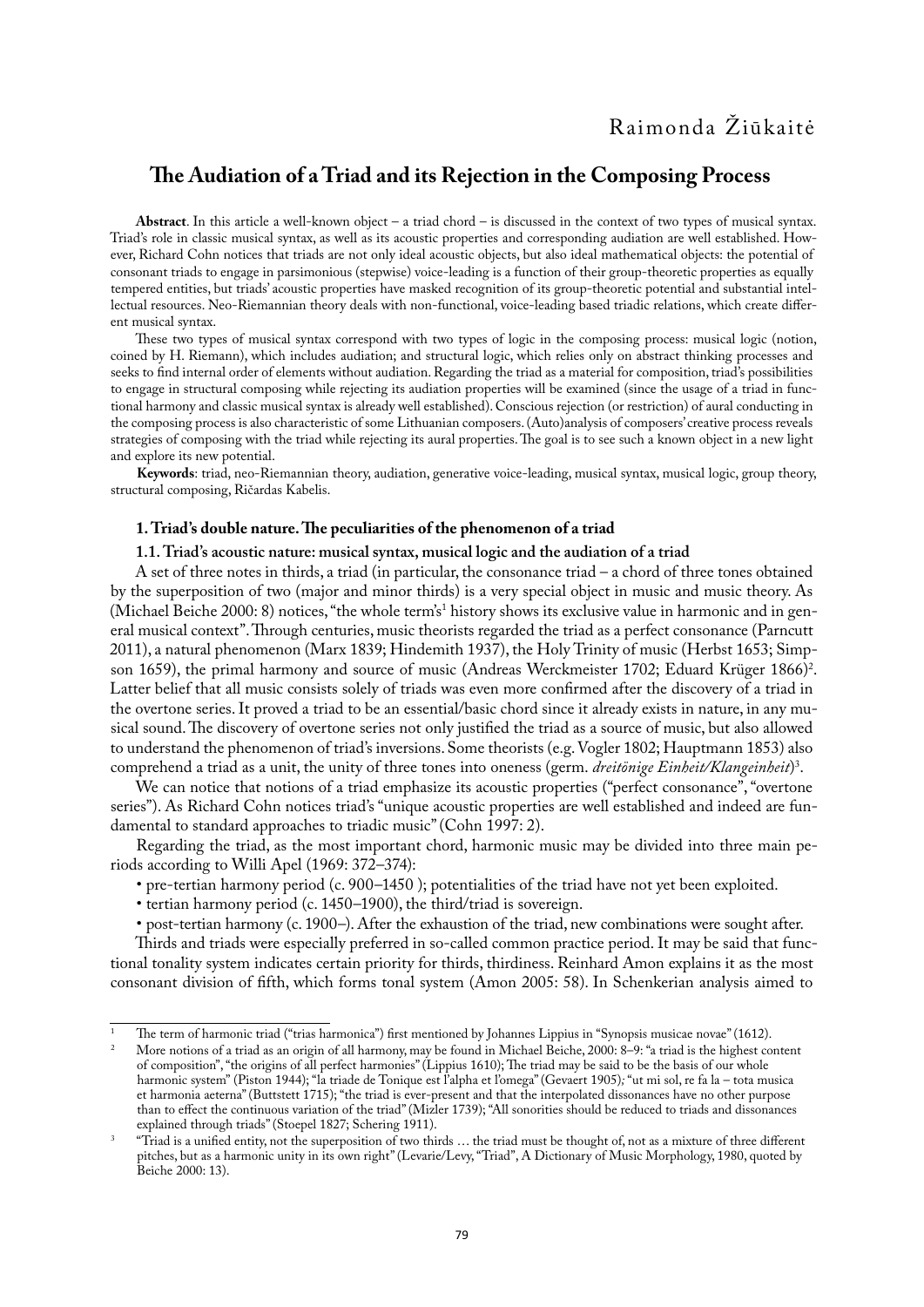analyze the music of common practice period the foreground of musical text is also reduced to a primal triad (*Urlinie* and *Ursatz* – simplified horizontal tonic triad). The idea that functional tonality system is encoded in a triad, i.e. that the triad has the potential to develop tonality system, because the vertical structure of a triad (third, fifth intervals) reflects in the relations between triads, was mentioned already by theorist and composer Jean-Philippe Rameau in the 18th century ("Traité de l'harmonie réduite à ses principes naturels", 1722).

The audiation of a triad, corresponding to its acoustic properties and its role in functional tonality system, is well established too. According to Reinhard Amon, "from all chords of three or more tones only major/minor triads cause the sense of full stability" (Amon 2005: 58). Because of its sense of stability, a tonic triad used to have an exclusive privilege to end (and begin) a musical phrase or a whole composition. Thus a function of a tonic triad in musical syntax could be compared to the one of a dot in literary text. Moreover, while hearing a triad, usually we can anticipate the continuation and it happens in the framework of functional harmony.

The audiation of triads and their relations to each other are mostly based on the musical logic, which was described by Hugo Riemann in 1872–1873, in his article "Musikalische Logik". "In the article, Riemann explained that musical logic resides in the cadential succession I-IV-I-V-I. His 'logic' here was presented in dialectical terms a la Hauptmann triad of triads", as noticed by Rehding (2003: 68). The perception of music was significant to Riemann. He continues the theory of Rameau of micro-level reflecting into a higher systematic level (macro-level) and claims that tones represent sonorities (*Klangs*), and *Klangs* represent tonalities. "Riemann's work on tonal functionality is among the sources that established the tonic-subdominant-dominant-tonic progression as archetypical in modern discussions of tonal harmony", as Rehding put it (Rehding 2003: 38).

All in all, the system of functional tonality is inseparable from its musical logic and so has its own distinguishable musical syntax.

## **1.2. Two types of musical syntax**

The role of a triad in functional harmony and its musical syntax is well known and is causing connotations. However, the musical syntax of classical period and its logic is not the only logic music could operate. Classical syntax is governed by music gravitation, tension/release forces, but in some triadic music, for instance late Romanticism, we encounter unexpected modulations or tonal gravity often seems to be in suspension. In his book *Audacious Euphony* (2012) Richard Cohn talks about two types of musical syntax and argues that romantic harmony operates under syntactic principles distinct from those that underlie classical tonality, but no less susceptible to systematic definition. These two types of musical syntax can be compared to a sequence and cadence phenomena. "A sequence is an opposition of a cadence. A cadence creates a sense of resolution, while a sequence is characterized by constant motion with its inner logic of repeats. A cadence is ruled by clear tendencies, goals, directions and functional powers; in a sequence functionality is in suspense, here dominates a melodic, voice-leading based developing of a *musical* idea. A cadence concludes a phrase, section, or a piece, whereas a sequence rushes forward" (Amon 2005: 230).

The tool to analyze non-functional musical syntax, where gravitation is suspended or rejected, is the neo-Riemannian theory, born as a response to late-Romantic music, which posed a question "if this music is not fully coherent according to the principles of diatonic tonality, by what other principles might it cohere?" (Cohn 1998: 169).

### **1.2.1. What is neo-Riemannian theory?**

Edward Gollin notices that one of three features that characterize the neo-Riemannian perspective is "the interpretation of triadic relationships as transformations that constitute the formal elements of mathematical groups" (Gollin 2005: 153).

Neo‐Riemannian theory (NRT) is a segment of Transformational theory, founded by David Lewin and formally introduced in his 1987 work "Generalized Musical Intervals and Transformations", where he addresses musical transformations through mathematical group theory<sup>4</sup>. "Transformational theory continues the tradition of Milton Babbitt and Allen Forte by using mathematics to show the relationship between and among intervals. By performing group transformations or, in our case, NRT, the musician can see meaningful relationships within these *triadic* progressions", as claimed by Mason (2013: 6).

<sup>4</sup> "Group theory extracts the essential characteristics of diverse situations in which some type of symmetry or transformation appears" (Aceff-Sánchez 2012: 7).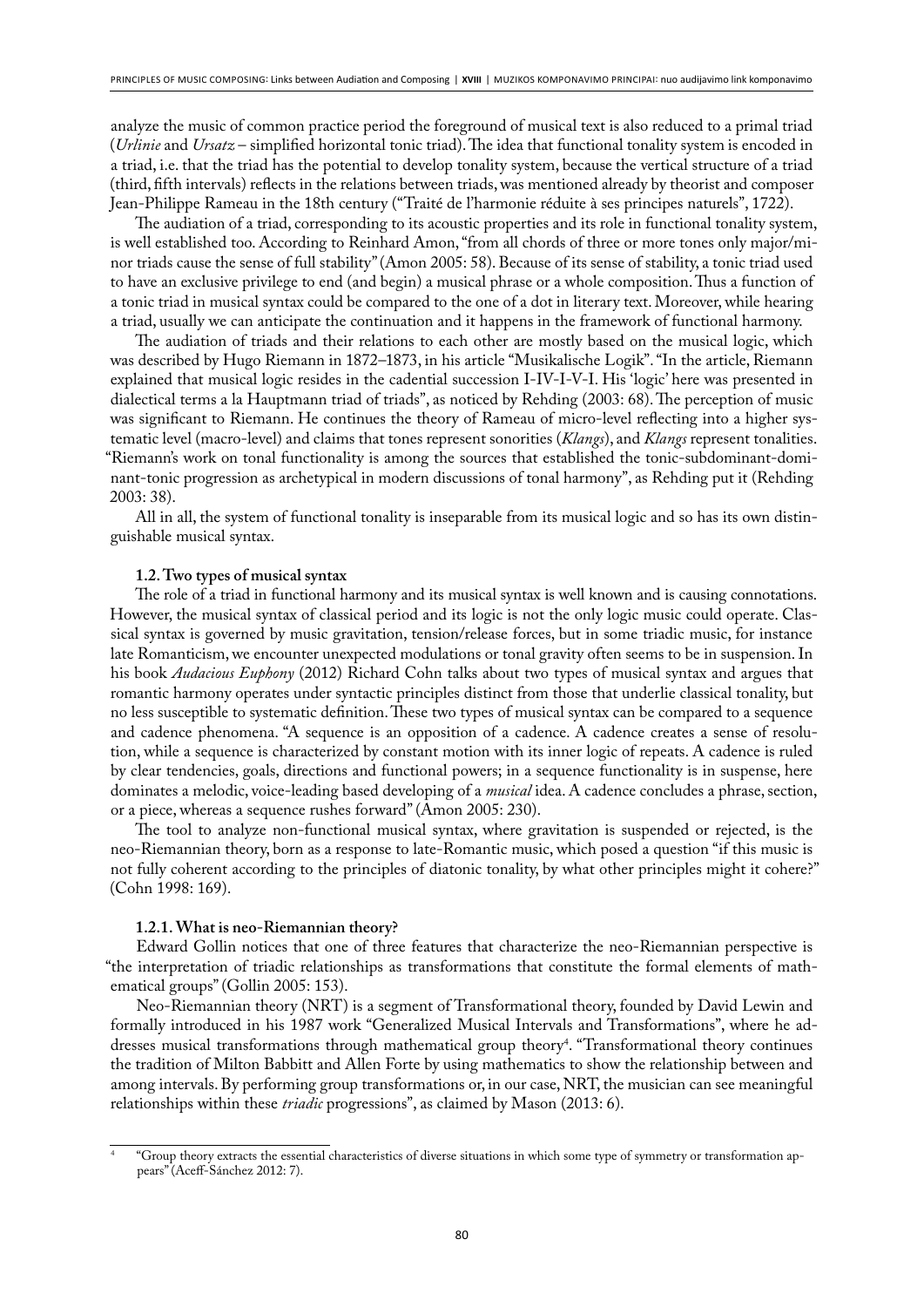So neo-Riemannian theory (NRT) "formalizes relationships between consonant major and minor triads from the vantage point of Lewinian transformations, rather than more traditional tonality-based approaches" (Chung 2012: 31). As argued by Cohn (2000: 89), "neo-Riemannian theory maps the group structure of triadic transformations in an equal-tempered (twelve-pitch-class) environment, with special attention to those transformations that optimize pitch-class intersection, and, more generally, voice-leading parsimony". Cohn also notices that each of these concepts, except group theory (Lewin's appropriation of mathematical tools for studying triadic harmony is indebted to mid-twentieth century American music theories), was familiar to harmonic theorists in late nineteenth-century Germany.5 Hugo Riemann also worked with the quasi-algebraic system of *Schritte* and *Wechsel* operations<sup>6</sup>, presented in his 1880 treatise "Skizze einer neuen Methode der Harmonielehre", where he proposed a system of transformations that related triads directly to each other (without tonic reference). Riemannian concept of *Harmonieschritte* was the inspiration for neo-Riemannian theory.

**Excursus to the group-theory.** "Formally speaking, groups are families of functions that act upon specific families of objects. Additionally, a group contains a law of composition that defines how group members can combine with each other", as mentioned by Chung (2012: 3). A mathematical group must satisfy four properties:

GROUP CLOSURE. "The composition of any two [group] elements … always yields another element in the same [group]", as argued by Steven Rings (2011: 12). One can compose (in the sense of applying successively) operations and this will always give another operation. For example, passing 2 keys, then 3 keys, is actually the operation of passing 5 keys.

GROUP IDENTITY ELEMENT. "The composition of the identity element with another member *g* of the group is equivalent to that member of the group alone" (Chung 2012: 5). If one has a special operation, which is "passing 0 keys", it will end up on the same note one has begun with.

GROUP INVERSE ELEMENT for any and every element in a group there is also an inverse element, i.e., for any operation, we always have an inverse operation which takes us back exactly where we began. For example, if we pass +5 keys, then -5 keys, that's equivalent to applying the identity operation. This works in the other way too: if we pass -5 keys, then +5 keys.

GROUP ASSOCIATIVITY. *"*Given any three or more pc-transpositions, combining (associating) them in different ways (while preserving left-to-right ordering) does not alter the result of the combination" (Chung 2012: 6). If we have three operations:  $T_p$ ,  $T_q$  and  $T_r$  and pass first  $(q + r)$  keys, then  $p$  keys, that is exactly the same operation as passing first *r* keys, then  $(p + q)$  keys (in the end, we always end up passing  $(p + q + r)$  keys).

"An example of a group of transformations acting upon a musical space is the group of pitch class transpositions under modulo-12 equivalence, familiar post-tonal theoretical devices. Any pitch class can be related in a discrete way to any other; a certain unique transposition under mod-12 equivalence describes the relationship between the two pitches. A T7 transposition, defined according to conventions of post-tonal theory, acting upon the pitch class "C" (or 0) always transforms "C" (or 0) into "G" (or 7)" (Chung 2012: 4).

Despite its propensity for formalism, neo-Riemannian theory still seeks to elaborate the idea of music perception in the sense of moving through abstract musical space. Daniel Harrison (2011: 548) claims that "one of the main benefits of NRT is animation it brings to relationships that have long been thought to be static". That is so called "transformational attitude", a particular analytical perspective Lewin advocates for the use of his theories. Chung (2012: 11) writes, that "for Lewin, transformations model specific actions or *doings*, metaphorical motions through musical spaces across certain distances or intervals. 'If I am at *s* and wish to get to *t*, what characteristic gesture should I perform in order to arrive there?'" As Gollin (2005: 154) states, another important feature of Neo-Riemannian perspective is "the spatial representation of transformational relationships as formal graphs or networks". Cohn and other NRT scholars develop a set of interrelated maps that organize intuitions about triadic proximity as seen through the lens of voice-leading proximity, using various geometries related to the 19th-century *Tonnetz* (tone network).

<sup>5</sup> "Recent developments in neo-Riemannian transformational theory have stimulated the recognition of affinities between latetwentieth-century American pitch-class theory and some mid-nineteenth-century German conceptions of harmonic Verwandtschaft. Equal temperament was advocated by Vogler (1802) and by Weber (1817); for Marx (1837) and for Hauptmann (1853), among others, the proximity of a pair of chords was gauged by the number of tones that they shared; Marx and Hostinsky (1879) emphasized parsimonious voice-leading; and Oettingen (1866) and Riemann (1880) advanced transformational views of triadic progression. The single aspect of recent theory that does not first appear in nineteenth-century writings is the mathematical theory of groups, which furnishes neo-Riemannian theorists with a systematic framework for the co-ordination of these concepts" (Cohn 2000: 89).

<sup>6</sup> *Schritte* are relations between triads of the same mode (major or minor), while *Wechsel* are relations between triads of opposite mode.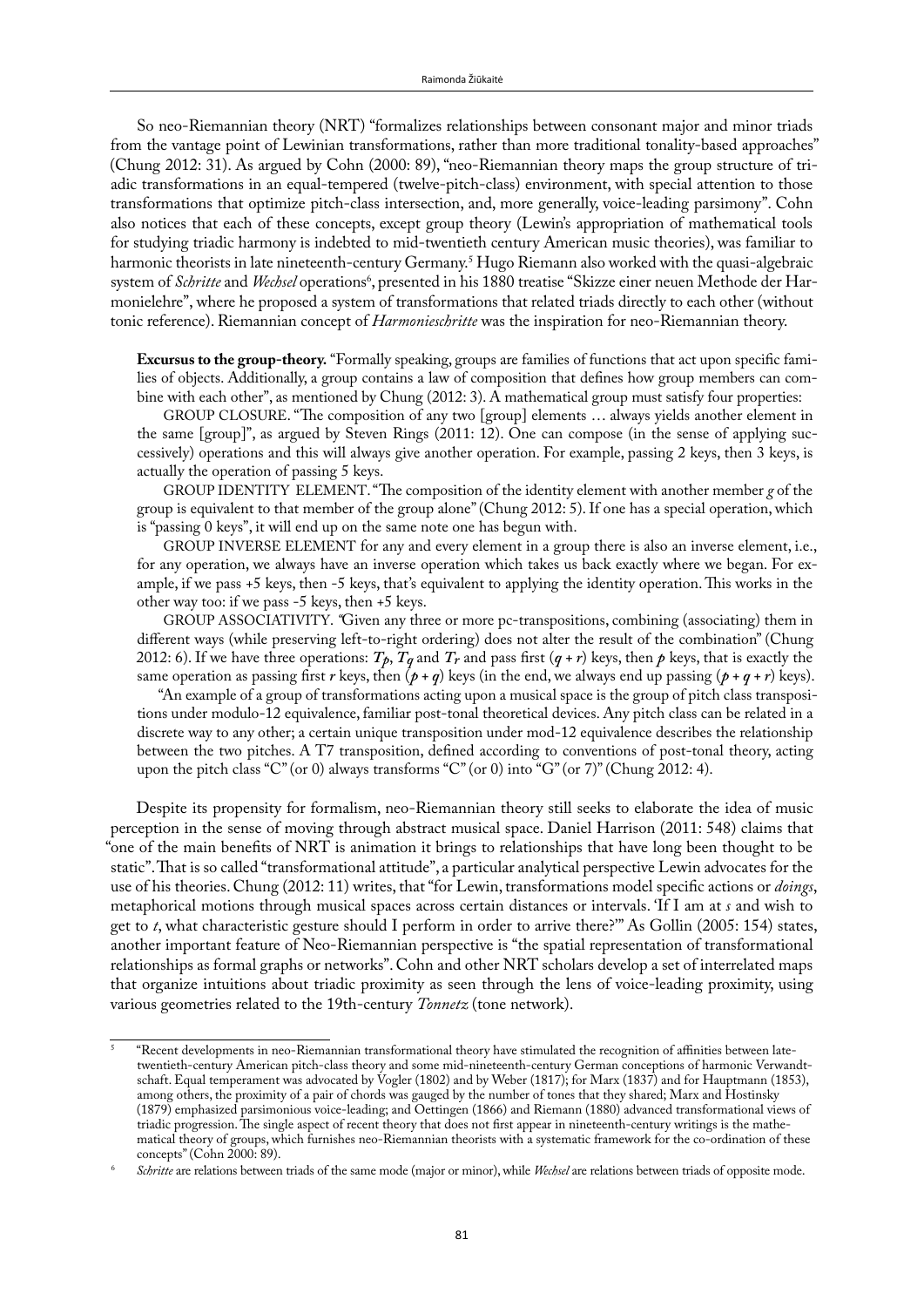#### **1.2.2. Main operations of neo-Riemannian theory**

The main elements of the theory are voice-leading perspective based triads' relations. As Gollin (2005: 154) puts it, "the privileging of transformations that maximize common tones while minimizing the displacement of moving voices (known as voice-leading parsimony)", in other words, the minimal change done to one triad in order to obtain other triad; to transform one triad into another.

Neo-Riemannian theory consists of three basic transformations: Parallel (P), Relative (R), and Leadingtone exchange/*Leittonwechsel* (L)*.*

A Parallel transformation converts a major triad to the minor and vice versa by moving the third by halfstep. In other words C major is transformed to C minor just as C minor is transformed to C major.

A Relative transformation converts a major triad to a minor triad by moving the fifth a whole-step up and vice versa, moves a minor triad to a major triad by moving the root down by whole-step (i.e. C major to A minor or A minor to C major).

The Leading-tone exchange transformation converts a major triad to a minor triad by moving the root down by half‐step, and vice versa, from minor to major by moving the fifth up a half-step to become the root of the resulting triad (i.e. C major to E minor and E minor to C major).



Example 1. NRT transformations (P, R, L) performed on a C major triad (Mason 2013: 7)

These single transformations can be combined into compound transformations. If two, three or four PLR operations are applied successively, they generate various chains and cycles, as seen in (Cohn 1997: 33), for example, binary generator LP/PL produce a cycle of six triads, known as maximally smooth cycle since any pitch class set in the cycle becomes another pitch class set in the cycle by moving a single note by a half-step.



Example 2. LP maximally smooth cycle of triads generated by LP/PL

Interestingly, a maximally smooth cycle appears also in functional tonality system: it is the circle of fifths, which is considered maximally smooth due to the change of one pitch of the scale to create another scale (for instance, C major becomes G major when F is raised to become  $F\sharp$ ). The preservation of two common tones among the couples of triads appears not only in PLR operations, but is also characteristic in Riemann and Hauptmann theories, where the basis of chords' functional relationship is also common tones. Chords, which share two common tones, have the same function.

# **1.3. Triad's double/second nature**

Richard Cohn draws attention to voice-leading parsimony in triadic relations. "Parsimony is inherent to the PLR-family, whose defining feature is double common tone retention. What is not inherent is an incremental motion of the third voice which proceeds by semitone or by whole tone. This feature is not without significance to the development of musical culture where conjunct voice leading in general and semitonal voice leading in particular, are enduring norms through many epochs and styles" (Cohn 1997: 1–2). Later Cohn mathematically proves that "among mod-12 trichords, the consonant triad alone is susceptible to parsimonious voice-leading under the three PLR-family operations. This circumstance is a function of trichord's step-interval sizes which are an aspect of its internal structure. The optimal voice-leading properties of triads therefore stand in incidental relation to their optimal acoustic properties" (Cohn 1997: 5). Cohn summarizes that "the potential of consonant triads to engage in parsimonious voice-leading … is, rather, a function of their group-theoretic properties as equally tempered entities modulo-12" (1997: 2).

Cohn explains that, however, "triad's acoustic properties have masked recognition of its group-theoretical potential. Our sensibilities, born of incessant exposure to a musical tradition that habitually implements the acoustic properties of triads as well as to a music theoretic tradition that habitually models this habitual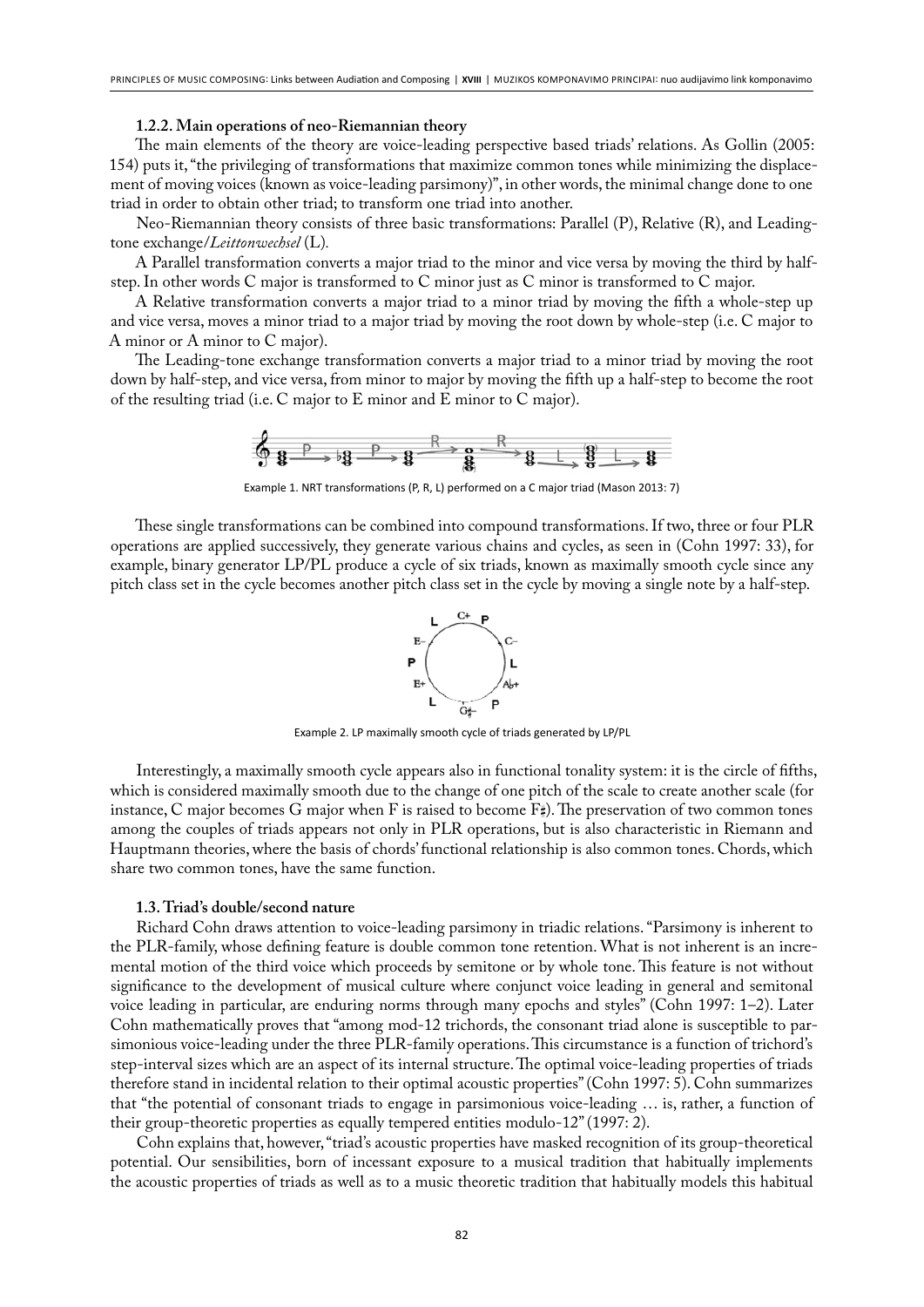implementation, have been trained to resist by default any effort to regard the triad as anything other than acoustic *in essence*" (Cohn 1997: 5).

So Cohn shows that actually major and minor triads have two distinct natures: one based on their acoustic properties, and the other on their ability to voice-lead smoothly to each other in the chromatic universe of 24 triads. Whereas their acoustic nature underlies the diatonic tonality of the classical tradition, their voice-leading properties are optimized by the pan-triadic progressions characteristic of the 19th century. That means, a triad encodes not only a functional tonality system (as noticed by Rameau and Riemann), but also other, generative voice-leading system and alternative triadic syntax. Thus triadic successions, generated by PLR operations, may be compared to the phenomenon of a sequence, whereas functional tonality operations T, S and D would constitute a cadence. Daniel Harrison (2011: 552) notices that "transformational theory in general requires a separation of object and activity, of what something *is* and what is *done* to it – with what something is sometimes being defined solely by 'what is done to it'". He claims that transformational theory cannot deal well with "being", so its operations PLR is something what is "done" to an object, whereas T, S and D are fundamentally about "being", especially T.

To summarize our findings so far:

| Riemann                        | Neo-Riemannian                              |
|--------------------------------|---------------------------------------------|
| <b>Musical logic</b>           | Structural logic                            |
| Cadense                        | Sequence                                    |
| Audiation in composing process | Rejection of audiation                      |
| Functionality                  | Non-functionality                           |
| Classical                      | Late-Romantic/Renaissance etc.              |
| <b>Diatonic</b>                | Chromatic                                   |
| Acoustic properties            | Group-theoretic properties/voice-leading    |
| Static: labeling objects       | Dynamic: labeling relations between obiects |
| Main operations: T S D         | Main operations: P R L                      |

Table 1. Oppositions of double nature of the triad

All in all, these discoveries about triad's mathematical nature show that a triad is a unique element in music, suitable for self-generating since having a triad (3-tone subset of 12-tone set), and giving voice-leading rules (which consist of P, R, L operations), we can convert it into another member of the same set with the most minimal change and program various chains and cycles. Furthermore, if we have discovered the whole new field of a triad, it means some new possibilities to use it in analysis and composition should be revealed, too. Further we will investigate the ways to compose with a triad, relying on its second nature.

## **2. A triad as a composition material. The rejection of audiation in triadic composition**

According to the two sorts of musical syntax and corresponding two triad's potentials, two types of logic in the composing process can be distinguished as well: musical logic (notion, coined by H. Riemann), which includes audiation; and structural logic, which relies only on abstract thinking processes and seeks to find internal order of elements without audiation.

As it was said, triad's mathematical properties have not much to do with its acoustic properties and audiation. It means that in a composition based on triad's mathematical properties the audiation, which involves our sensibilities and procedural knowledge, should be automatically rejected, leaving the composer on the rational, structural side of composing.

We will take a look at several cases where audiation is rejected in the composing process, and where the main object of composition remains a triad. Two compositions by Lithuanian composers, which expand the usage and perception of a triad, will be analyzed while applying neo-Riemannian theory.

Before starting to analyze, we need to mention that several degrees of triad's presence in such composition of non-functional triadic syntax could be distinguished. The first one occurs when pure triads still can be heard, the triad itself still causes us connotations and corresponds with audiation practice, but the order of their sequence is not familiar to our musical habits. An example of such music, consisting of triads in unexpected relations, can be the music of Renaissance (e.g. Carlo Gesualdo chromatic modality), characterized by unexpected harmonic changes and sudden modulations. Yet the second, a more complex level would be the one where triads cannot anymore be heard in the final sounding result, instead, they are hidden in multilayers and serve as building blocks for more complex structures/harmonies.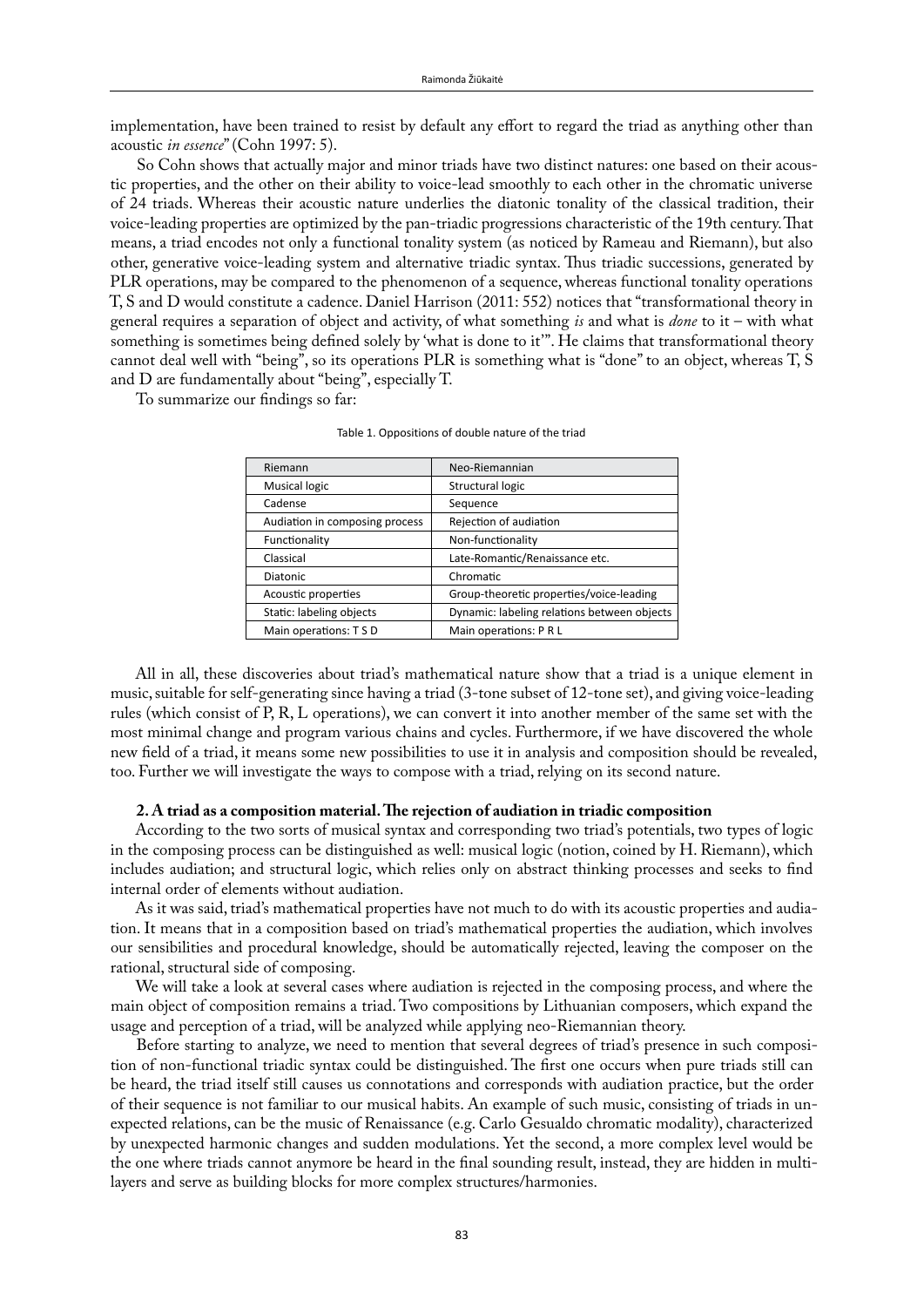#### **2.1. Analysis of "Cell" (1992) for piano trio by Ričardas Kabelis (b. 1957)**

This piece represents the first case of triad's non-functional usage: the composition consists of triads, alternating in seemingly random order. What is more important, a step further is made by increasing the tempo of harmonic changes. The tempo is so fast (the duration while six triads are played is 52 seconds) that the listener cannot even grasp those changes, so this constant alternating of triads loses its connotation and creates rather an atmosphere, an ambience.

In his composing process, the composer rejects audiation and instead sets such rules: the voices are never led the same direction and triads are constantly inversed. This yields "jumping" voice-leading full of skips. It differs from neo-Riemannian voice-leading idols, such as parsimonious voice-leading, where triads share common tones and move stepwise.



Example 3. Kabelis, "Cell" for piano trio, mm. 1–42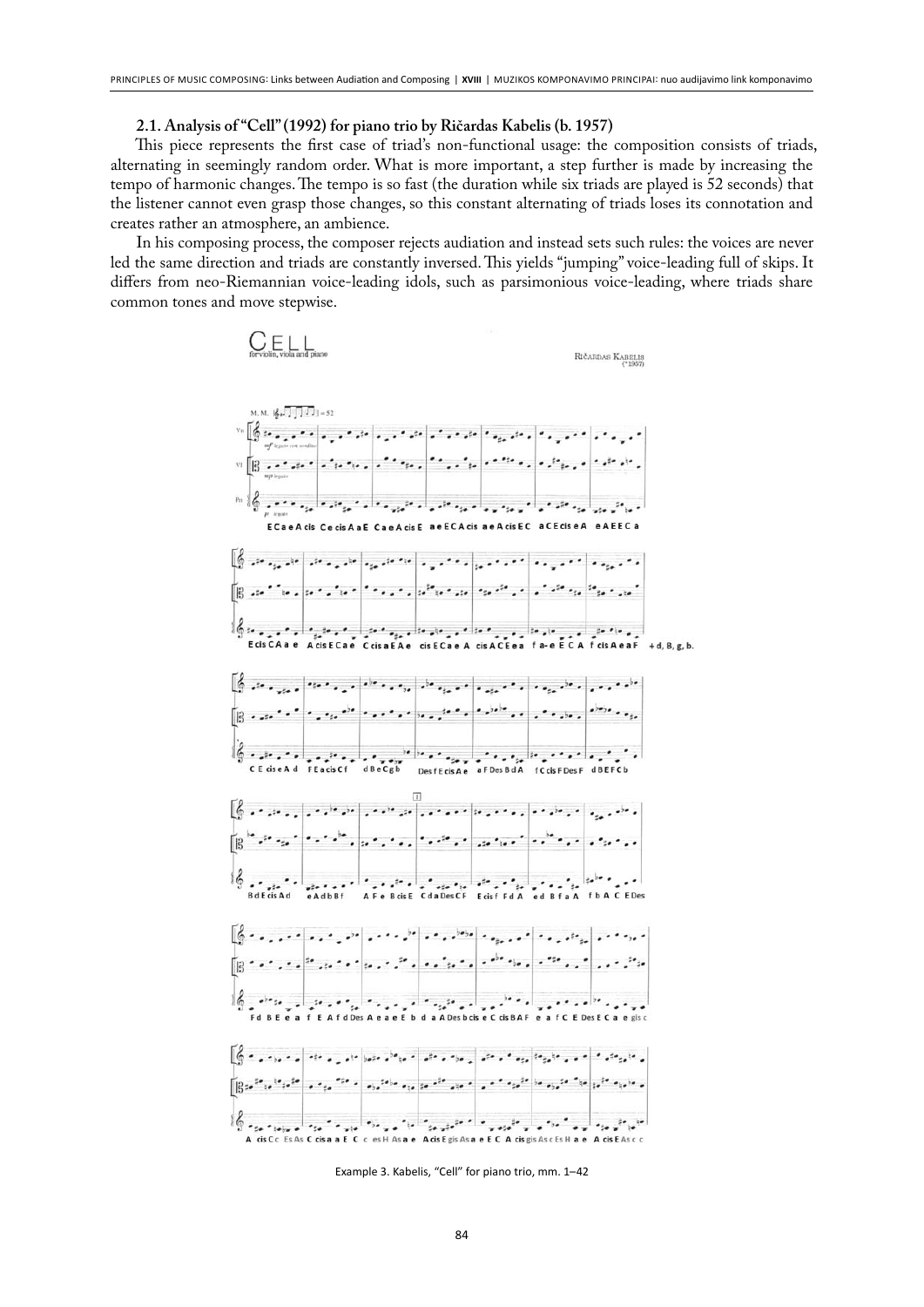In the piece, firstly a group of six alternating triads – E major, E minor, C major, C# minor, A major, A minor – is introduced. They all share common tone E. We can arrange them in a circle with the most minimal voice leading C a A c# E e (C) and label the neo-Riemannian operations between triads: to transform C major to A minor we need a Relative (R) operation, then from A minor to A major we need a Parallel operation (P), and so on. After labeling all the transformations, we see that actually this set of 6 triads is LRP loop of ternary generator. Cohn (1997: 44) claims, that "a significant feature of these loops is that their 6 triads share a single pitch-class, located at the center of the matrix representation". Applied twice, LRP returns the sequence into primal triad (loop).



Example 4. LPR-loop around the pitch-class E

So the composition begins with alternating members of ternary loop around central E. Later triads from another group are gradually introduced. It is ternary loop around F, so all six triads share common tone F (in Example 5 marked with dark grey colour). After that the third group generated by ternary loop appears, the central pitch class is  $E_{\flat}$  (in Example 5 marked with light grey colour). Thus triads expand from the initial center E to both directions by semitone. Finally the rest of triads appear and thus the set of all 24 triads is exhausted. The primal group of common tone E remains present during all the composition.



Example 5. All LPR loops around: E (black), F (dark grey), E; (light grey), the rest of triads (dotted)

Interestingly enough, the composer was not aware of neo-Riemannian theory and LRP-loops since the article about ternary loops appeared in 1997, and the piece was composed in 1992. Moreover, the voiceleading choices by composer were made improvised, intuitively, based on melodic voice-leading where the voices where exchanged randomly, yet the whole is still surprisingly systematic. Perhaps it shows the cyclic nature of the triads' non-functional relations and voice-leading possibilities as well as the limits of 12-tone harmonic system capacity.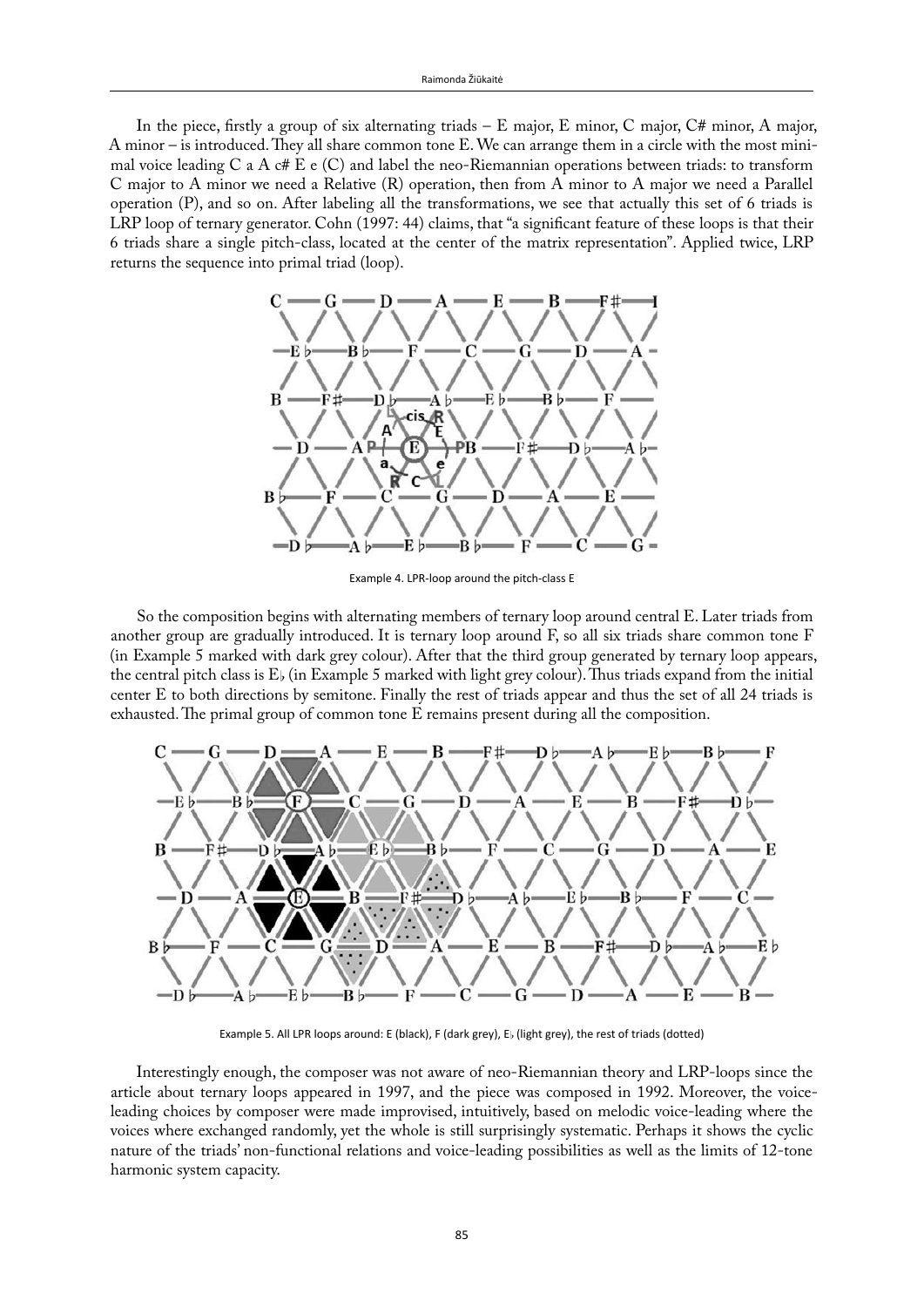**2.2. Analysis of "Levitating Organza" (2014) for string orchestra by Raimonda Žiūkaitė (b. 1991)**

Our second example represents a triad as a building block for more complex structures and multilayered composition. In the composing process, the composer rejects audiation. Instead, two rules for creating a triadic progression are set: a maximally smooth movement, with half-tone step being the only possible step of voice movement and that the progression would be consistent in its moving direction (always upwards or downwards). The piece starts with two triadic progressions, one ascending, played in thirds by eight violins, the other descending, played in thirds by 8 violas and violoncellos.

|                    | $1 - 80$                                                                                       | Reimondo Zidinak                                                   |                          |                                                                                                            |
|--------------------|------------------------------------------------------------------------------------------------|--------------------------------------------------------------------|--------------------------|------------------------------------------------------------------------------------------------------------|
| Violin             |                                                                                                | 16 T T T                                                           | ,,,,,,,,,,,,,,,,,        |                                                                                                            |
| Violin:            | ,,,,,,,,,<br>an al fina                                                                        |                                                                    | .                        | 1.777<br>.<br>1.1.1                                                                                        |
| Violin:            | .                                                                                              | __________________________________<br>$\epsilon$ , , , , , , , , , |                          | .                                                                                                          |
| Violin             |                                                                                                |                                                                    |                          | .                                                                                                          |
| Violin !           |                                                                                                |                                                                    |                          | 1.1.1.1                                                                                                    |
|                    | .<br>7                                                                                         | नन अन्य स<br>,,,,,,,,,,,,                                          | -----------              | .                                                                                                          |
| Violin'            | ▓ <del>▓▊▊▊▊▐▜▜▜▐▕▋▊▊▜▜▊▓▋▊</del> ▗▋ <del>▋</del>                                              | ,,,,,,,,,,,,,,,,,,,                                                | 75555555555              |                                                                                                            |
| Violin 8           | , <del>, , , , , , ,</del><br>۰,<br>martelé détaché secce quasi accelerando non legate al fine | **********<br>.                                                    | <del>.</del> .<br>.      | ,,,,,<br>.                                                                                                 |
| Viola 1            |                                                                                                |                                                                    |                          | <u>. 41443111111123 1234 1235 1236 1237 1238 1239 1231 1232 1233 1234 1235 1236 1236 1236 1236 1236 12</u> |
|                    |                                                                                                |                                                                    |                          |                                                                                                            |
| Viela 3            | 89 <i>, , , , , , , , , , , , , , , , , ,</i> , , ,                                            |                                                                    |                          | , , , , , , ,                                                                                              |
|                    |                                                                                                |                                                                    |                          |                                                                                                            |
| Viela 4            | ----------                                                                                     | <u> 233321332233</u>                                               |                          | 프로프로프로프로프                                                                                                  |
| Violencello        |                                                                                                |                                                                    |                          |                                                                                                            |
| <b>Violenzalle</b> |                                                                                                |                                                                    |                          |                                                                                                            |
|                    |                                                                                                |                                                                    | <b>***************</b>   | * * * * * * * *<br>* * * <i>*</i> * * * *                                                                  |
|                    | 气                                                                                              | . <i>.</i>                                                         | .                        | .                                                                                                          |
|                    | f marteli ditaché secon quasi accelerando non legato al fine                                   |                                                                    |                          |                                                                                                            |
|                    | $f$ simile                                                                                     | martelé détaché secco quasi accelerando non legato al fine         |                          |                                                                                                            |
|                    |                                                                                                |                                                                    |                          |                                                                                                            |
|                    | ▓▁▛▛▛▋                                                                                         |                                                                    |                          |                                                                                                            |
|                    |                                                                                                |                                                                    |                          | न क                                                                                                        |
|                    |                                                                                                | ---------                                                          | 53 S T<br>27 7 7 8 7 7 8 | 222                                                                                                        |
|                    |                                                                                                | <b>BBBB</b><br>5333                                                | .<br>兵兵兵手                | ===                                                                                                        |
|                    |                                                                                                |                                                                    |                          |                                                                                                            |
|                    |                                                                                                |                                                                    |                          |                                                                                                            |

|  |  | " (authority and annual and annual bit and annual ban-                                                                 |  |  |  |  |  |  |  |  |  |
|--|--|------------------------------------------------------------------------------------------------------------------------|--|--|--|--|--|--|--|--|--|
|  |  | : CHARLES במודר הרבה, דול בה הדה הוא הרבה הדה הדה, הוא הרבה הרבה) ו                                                    |  |  |  |  |  |  |  |  |  |
|  |  | " (annung unung kungung pang pang mula                                                                                 |  |  |  |  |  |  |  |  |  |
|  |  |                                                                                                                        |  |  |  |  |  |  |  |  |  |
|  |  | voj <del>s kara poznaj poznaj poznata po da poznata poznata je za poznaj poznata je za poznata je bio je za na p</del> |  |  |  |  |  |  |  |  |  |
|  |  | - <del>Purururur arara no arara no arara in No</del>                                                                   |  |  |  |  |  |  |  |  |  |
|  |  |                                                                                                                        |  |  |  |  |  |  |  |  |  |
|  |  | wii ituu waa kan uu wa maruu maruu kun watii ituu                                                                      |  |  |  |  |  |  |  |  |  |
|  |  |                                                                                                                        |  |  |  |  |  |  |  |  |  |
|  |  |                                                                                                                        |  |  |  |  |  |  |  |  |  |
|  |  |                                                                                                                        |  |  |  |  |  |  |  |  |  |
|  |  |                                                                                                                        |  |  |  |  |  |  |  |  |  |
|  |  |                                                                                                                        |  |  |  |  |  |  |  |  |  |
|  |  | . Surgeon and the theory of the state of the state of the state of the state of the state of the state of the s        |  |  |  |  |  |  |  |  |  |

Example 6. Žiūkaitė, "Levitating Organza" for string orchestra, mm. 1–8

The primal 6-member segment (cell) (shown in Example 7) consists of two sub-segments (3 + 3), and is either ascending or descending direction. As an important condition was maximal smoothness of voice-leading, so the distance between voices never exceeds a semitone step (inside the segment, two voices move one semitone each; between sub-segments and segments there is only one voice by one semitone movement).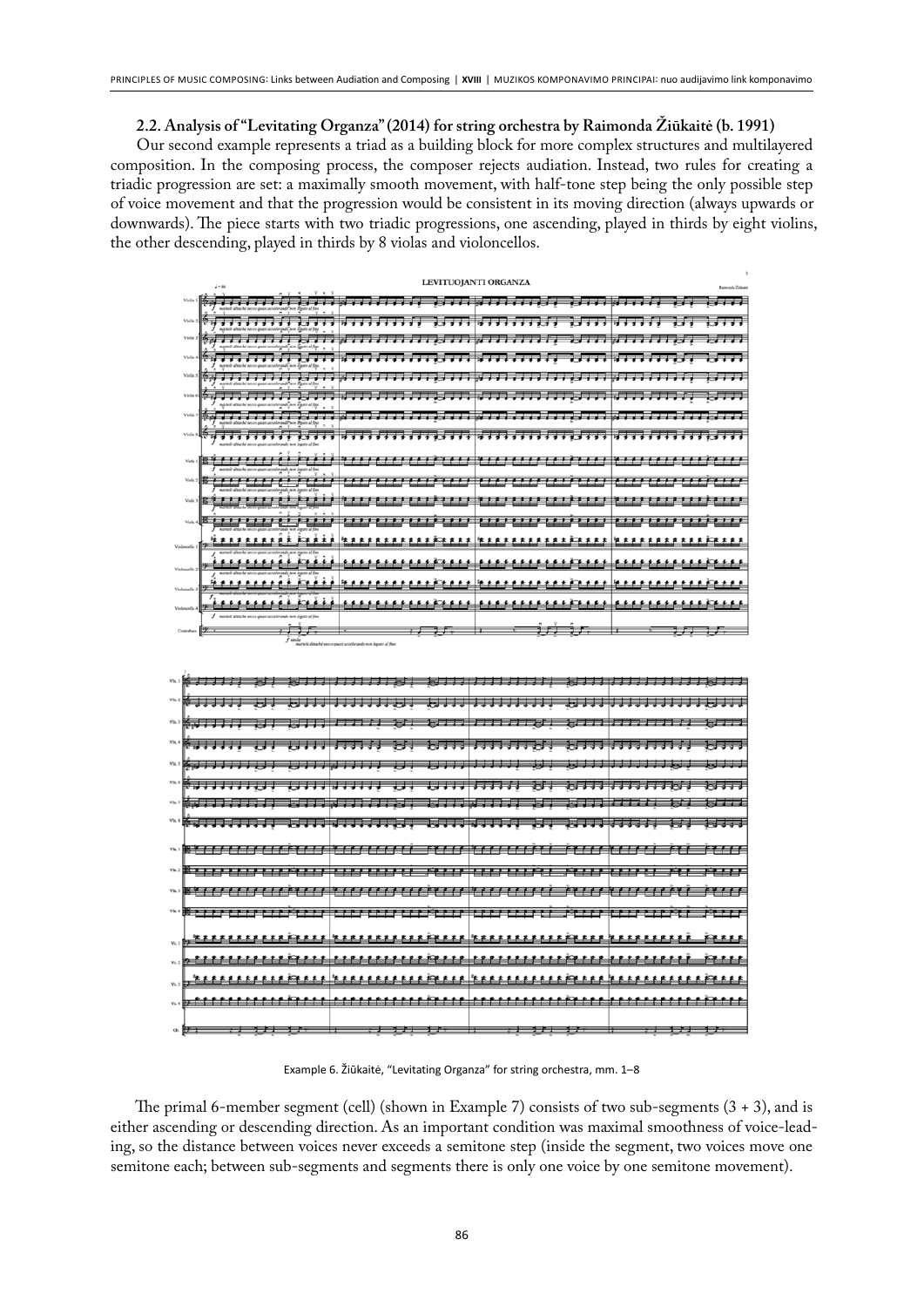

Example 7. The primal segment of "Levitating Organza"

This primal segment yields symmetry in several levels. The roots of triads constitute symmetry of trichords, the axis of symmetry of the upper sequence being  $C$ , of the lower sequence  $B$ . Interestingly, at the macro-level – the whole composition – the symmetry axis is B.

After labelling the neo-Riemannian operations we can notice that they are symmetric as well. To get from the first triad (either B major or B minor) to the second we need three operations RLP. Then from the second to the third triad we need only two operations LP, and finally from the third to the forth we need only one operation P. The operation P is the axis of this symmetry. Symmetry is also seen in Tonnetz representation.



Example 8. The primal segment of "Levitating Organza" in *Tonnetz*

These primal segments (cells) of 6 triads are sequentially repeated and form maximally smooth and directional (gradually rising or falling) progressions, which move in stepwise motion starting from B minor and major triads towards furthest point – F major/minor triads.

Example 9. The full triadic sequence of "Levitating Organza"

In the first section of the piece there are two sequences (lines) of triads, in the second section there are four sequences, because two new successions are added, and in the third section there are already 8 different lines of triads sounding simultaneously.



Example 10. The structure of "Levitating Organza"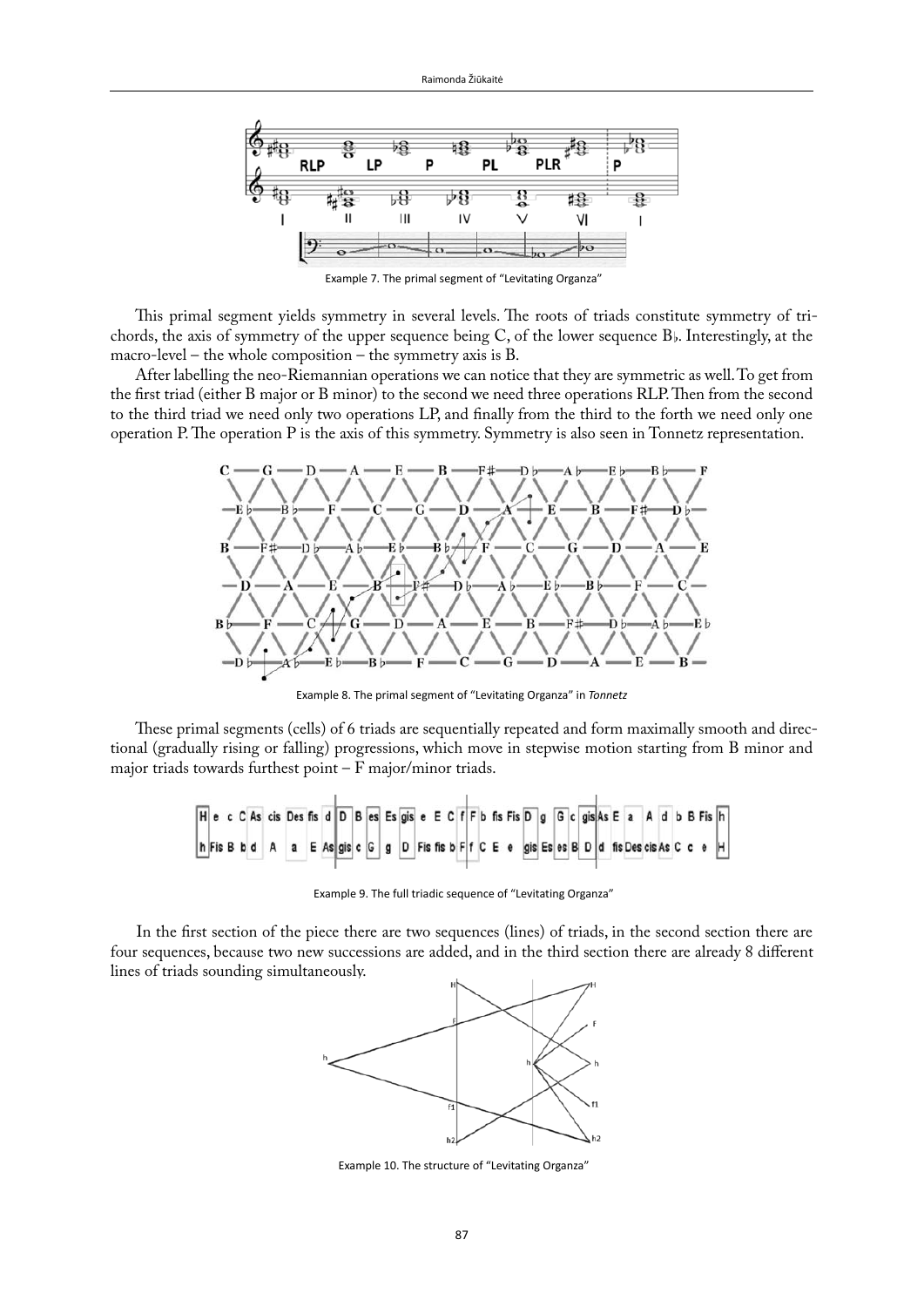All in all, in "Levitating Organza", triads' progression is just a thread in multilayered fabric. Major-minor triads connect into the network of triads, which developed gradually reminds of waving (levitating) organza fabric. Smooth voice leading and directional motion give unexpected symmetry. The patterns of micro-level (cell) actualize at macro-level (the composition).

## **Conclusion**

In conclusion, after analyzing some triadic compositions, we can pose the question whether neo-Riemannian theory, being the tool for analyzing non-functional triadic movements, could also be the tool to compose or to generate pre-composition structures, and, more generally, could a triad as an object still be relevant in nowadays composition. As it can be seen in the work of Arvo Pärt, Philip Glass etc., regarding a triad not from a functional harmony perspective and searching for its new potential might still be relevant, and neo-Riemannian theory may provide some strategies for composing or generating pre-composition material. Of course, it is just a tool, it gives us a great way to think about chord relations without the reference to a tonal center and voice-leading inspired perspective, however, its application is quite specific and narrow hence a composer should be flexible while applying it.

As for musical syntax and audiation, Daniel Harrison criticizes neo-Riemannian syntax for its indifference for a sensuous dimension: "objects are inert and without tendency, and all activity and meaning are supplied by transformations applied to them" (Harrison 2011: 552). He notices that "while the substances of T, D and S impose a distorting gravitational field upon pure transformational space, they do restore a sensuous dimension to the hearing and experience of tonal music" (Harrison 2011: 553). All in all, the musical sensibility and gravitation are important, however, the next direction for research should be the preservation of tension/release forces outside the framework of functional harmony.

#### **References**

Aceff-Sánchez, Flor, et al. (2012). *An Introduction To Group Theory With Applications In Mathematical Music Theory.* Publicaciones Electrónicas Sociedad Matemática Mexicana 15.

Amon, Reinhard (2005). *Lexikon der Harmonielehre*. Vienna: J. B. Metzler.

- Appel, Willi (1969). Harmony. In: *Harvard Dictionary of Music*. Harvard: Harvard University Press, p. 371–374.
- Beiche, Michael (2000). Trias, Dreiklang. In: *Handwörterbuch der musikalischen Terminologie*, Bd.: 6, Si Z, compiled by Eggebrecht. Stuttgart: Franz Steiner Verlag.
- Chung, Andrew J. (2012). *Lewinian Transformations, Transformations of Transformations, Musical Hermeneutics.* Bachelor Thesis, Wesleyan University.
- Cohn, Richard (1997). Neo-Riemannian Operations, Parsimonious Trichords, and Their 'Tonnetz' Representations. In: *Journal of Music Theory,* Vol. 41, No 1: 1–66.
- Cohn, Richard (1998). Introduction to Neo-Riemannian Theory: A Survey and a Historical Perspective. In: *Journal of Music Theory,* Vol. 42, No 2: 167–180.
- Cohn, Richard (2000). Weitzmann's Regions, My Cycles, and Douthett's Dancing Cubes. In: *Music Theory Spectrum* 22, No 1: 89–103.

Cohn, Richard (2012). *Audacious Euphony: Chromaticism and the Triad's Second Nature*. New York: Oxford University Press.

- Gollin, Edward (2005). Neo-Riemannian Theory. In: *ZGMTH* 2/2–3, Hildesheim u. a.: Olms: 153–155. http://www.gmth.de/ zeitschrift/artikel/520.aspx
- Harrison, Daniel (2011). Three Short Essays on Neo-Riemannian Theory. In: *The Oxford Handbook of Neo-Riemannian Music Theories* by Edward Gollin, Alexander Rehding. Oxford: Oxford University Press: 548–578.
- Mason, Laura (2013). *Essential Neo-Riemannian Theory for Today's Musician.* Master Thesis. University of Tennessee. http:// trace.tennessee.edu/utk\_gradthes/1646
- Rehding, Alexander (2003). *Hugo Riemann and the Birth of Modern Musical Thought.* Cambridge: Cambridge University Press. Rings, Steven (2011). *Tonality and Transformation*. New York: Oxford University Press.